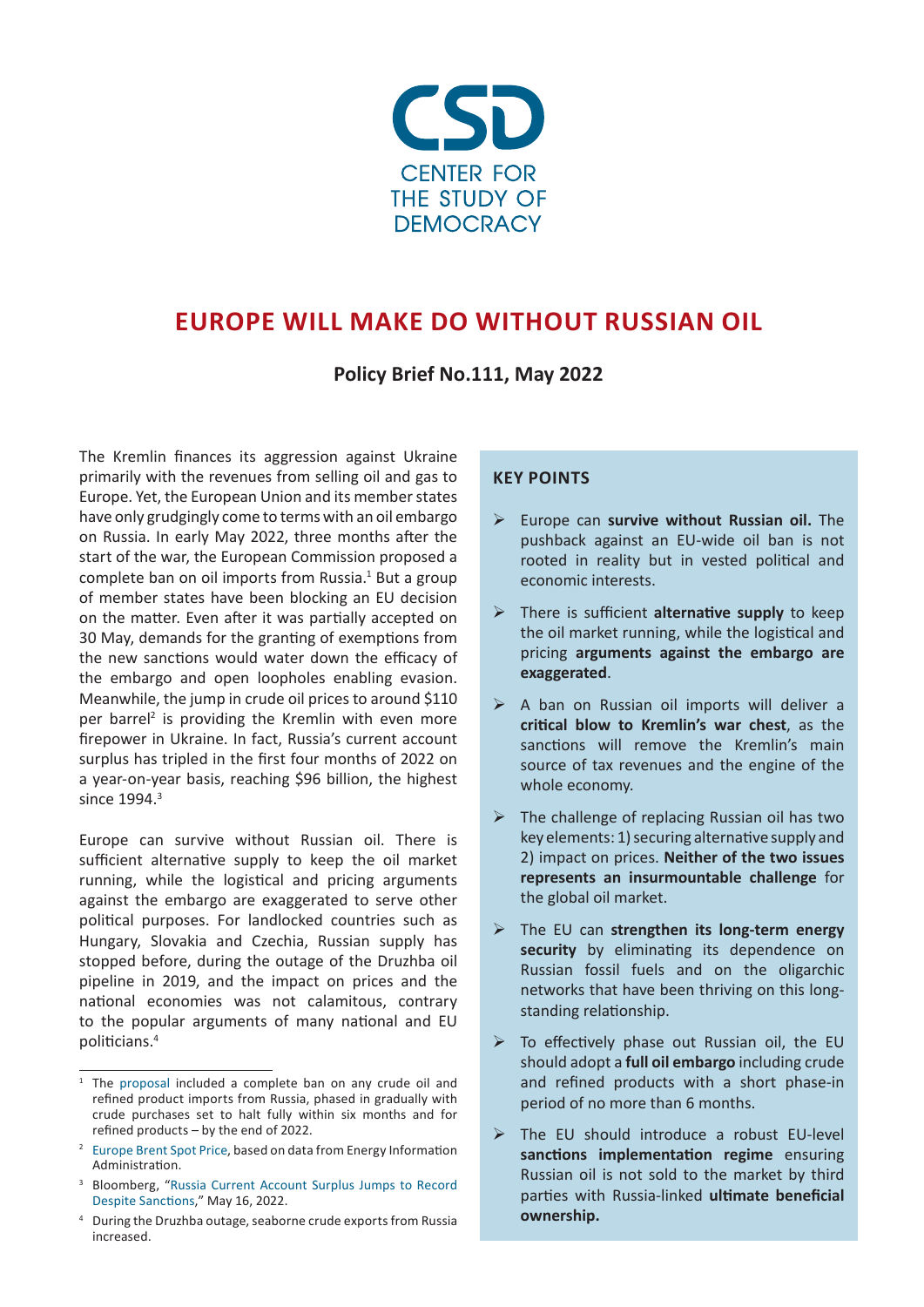The following analysis sheds light on the importance of Russian crude oil sales to Europe for the survival of the Kremlin regime, as well on the potential impact on the global oil market of a European embargo on Russia's oil. The analysis considers a *Base Case* and a *High Impact* scenario for Russian crude oil output, depending on key assumptions for exports and domestic refining activity. Furthermore, the analysis exposes the enablers of Kremlin's continuing economic influence in Europe that have undermined the EU's common position on sanctions.

### **Why it matters**

Russia's economy and public finances depend heavily on oil and gas sales revenues. The Russian federal budget for 2022 adopted in October 2021 projected that oil and gas tax revenues would account for 38% of total budget revenues. Oil exports (including of crude oil and refined products) make up the bulk of the energy sector's contribution to the budget, as they are more heavily taxed than natural gas exports. In April 2022, Russia's federal budget saw oil and gas revenues at RUB 1.8 trillion (USD 27.8 billion), of which only 17% came from levies on natural gas. The risk premium added to international crude oil prices amid the war in Ukraine and the threat of an oil embargo, have provided a significant boost to budget revenues, largely offsetting the effect of the roughly \$35 discount for the Urals blend versus the international Brent crude oil benchmark.<sup>5</sup> The higher crude oil prices in turn have contributed to higher margins for Russian refiners, as the current taxation system in Russia provides generous subsidies that increase with higher crude prices.<sup>6</sup>

Imposing an immediate oil embargo will deprive the Kremlin of its main source of funding for its military campaign in Ukraine. The embargo is a crucial step not only because the European market absorbs about half of Russia's oil exports, but also because it will allow for secondary sanctions by the EU, US and the

UK. The latter will limit the Kremlin's ability to divert crude sales to other customers such as India and China. The experience from the implementation of the Iranian sanctions regime revealed that although these measures may not be able to fully prevent oil exports, the scope for sanctions evasion may be more limited in scale and at the cost of much greater discounts for the Russian crude sales.7

Even if Russia is to reroute some of its oil to alternative clients, the market for sanctioned Russian crude faces a key structural limitation. China, which has historically been the main outlet for crude under international sanctions such as Iranian and Venezuelan blends, is unlikely to boost its imports of Russian oil by much. China imports typically about 1.5 million b/d of Russian oil, which already makes up for a high market share in the country. Russia often competes with Saudi Arabia on a monthly basis for the title of top importer. A significant further increase of imports from Russia would imply replacing some Middle Eastern heavy barrels, and conflict with China's supply diversification and security of supply policy.

Moreover, any additional purchases of Russian oil are likely to happen at a very steep discount, as Russia currently is in a weak bargaining position, with few alternatives available. For example, the 400,000 b/d Vadinar refinery in India, which is partially owned by Rosneft and could potentially buy more Russian oil, is already facing major issues in financing oil trade activities.<sup>8</sup> India's history of compliance with oil sanctions on Iran and Venezuela suggests a limited potential for absorbing sanctioned Russian oil in case of secondary sanctions. In this case, third countries that have not themselves imposed an embargo, such as India and China, would risk being cut off from the US, UK and EU financial system if they import Russian crude. Such secondary sanctions, similar to those imposed by the US on Iran in 2018, would make it difficult for Russia to reroute its oil exports to alternative markets. Other net importing countries in Asia, Latin America, and Africa that are most likely to be willing to buy Russian crude have limited oil demand or have relatively simple refineries that cannot process heavy crude.

<sup>5</sup> Urals is heavier and contains more sulfur than the international benchmark Brent, and consequently has always tended to trade at a barrel-on-barrel discount to Brent. Recently, Urals has been trading at much heavier discounts vs. Brent of about USD 30 per barrel, as difficulties in securing financing and insurance for purchases of Russian crude and the risk of potential sanctions have been deterring buying interest.

<sup>6</sup> Export duties on refined products are determined as a percentage share of the crude export duty (30% for light products such as gasoline and diesel), with the resulting difference between the export duty for crude oil and for refined products providing an additional margin for Russian refiners. This difference increases in monetary terms with a higher crude oil price and hence, a higher crude oil export duty.

 $<sup>7</sup>$  India in particular has demonstrated relatively strong</sup> compliance with sanctions on Iran and Venezuela and even without secondary sanctions has been cautious in purchasing Russian crude oil, Seshasayee, H., *[US Secondary Sanctions and](https://www.orfonline.org/research/us-secondary-sanctions-and-petroleum-imports/) [Petroleum Imports: Safeguarding India's Energy Security](https://www.orfonline.org/research/us-secondary-sanctions-and-petroleum-imports/)*, ORF Issue Brief No. 532, Observer Research Foundation, April 2022.

<sup>8</sup> Verma, N., Anand, N., and Thomas, Ch., "[Some banks stop credit](https://www.reuters.com/business/exclusive-some-banks-stop-credit-oil-imports-by-rosneft-owned-india-refiner-2022-04-11/) [for oil imports by Rosneft-owned India refiner Nayara](https://www.reuters.com/business/exclusive-some-banks-stop-credit-oil-imports-by-rosneft-owned-india-refiner-2022-04-11/)," *Reuters*, April 12, 2022.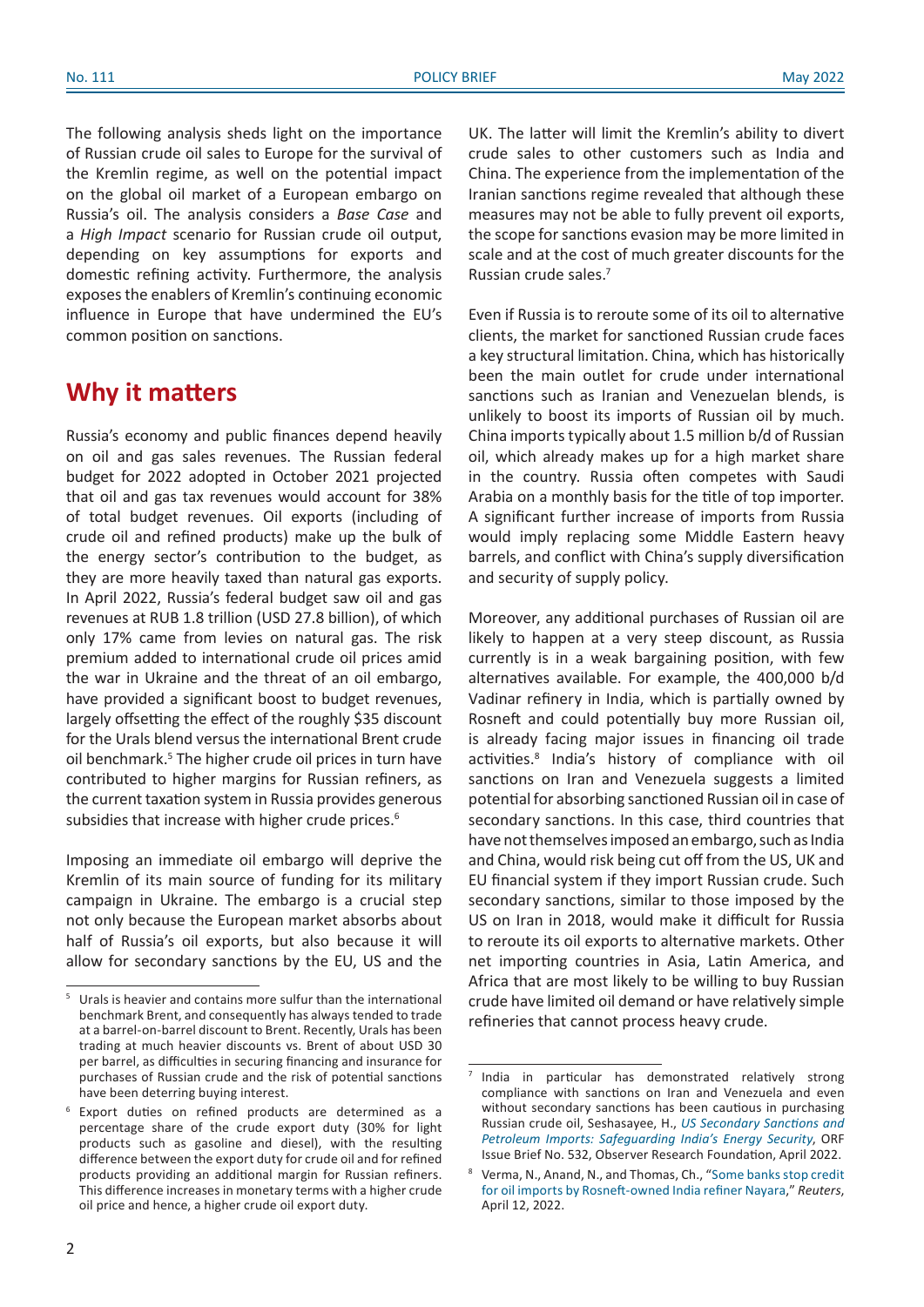With limited options to export its oil elsewhere and insufficient oil storage capacity on its territory, Russia would be forced to cut production. The latest U.S. Energy Information Administration (EIA) [data](https://www.eia.gov/outlooks/steo/data.php) shows Russian oil production dropping from around 11 million b/d at the start of 2022 to about 10 million b/d in April, with the EIA projecting further, albeit milder, decline over the coming months (see Figure 1). Lower buying interest due to existing sanctions and higher financing and insurance costs has contributed to a 9% loss in Russia's crude output. This suggests that any onshore oil storage capacity has already been maxed out, as otherwise Russian companies would have used it to prevent production cuts, which have high technical and economic costs and risk permanent capacity loss of the oil wells. What the market is seeing is a steady jump in oil stored in ships on the seas looking to deliver to an ever-dwindling number of customers around the world.<sup>9</sup> Yet, storing oil seaborne has its limits especially if the West imposes stricter sanctions on providing freight and insurance support on Russia.

### **Sensitivity Analysis**

Assuming a gradual loss of the European market due to a phased-in embargo with secondary sanctions, the additional output loss could reach another 1.5 million b/d (around 1.2 million considering the latest exemptions provided to Central European countries) before the end of 2022.10 In this *Base Case scenario*, production would be 30% lower in December vs. January 2022 levels compared to just 17% decline in the EIA's projections.

With crude consumption by Russian refiners standing typically at close to 6 million b/d, production levels at 7.9 million b/d imply exports of 1.9 million b/d. These are typical exports to Asian countries (including China). Some rearrangement of export flows due to secondary

sanctions could see China absorbing a large part of the normal exports to countries such as South Korea and Japan, possibly in exchange for even more significant price discounts.

Further crippling the Russian oil industry requires tackling its refined product exports and its domestic refineries. Russia typically exports almost half of all the oil products it refines (over 2 million b/d). Most of the product exports are diesel fuel and heavy gasoil<sup>11</sup> (about two-thirds of exports) as gasoline production remains limited for technical reasons, just enough to meet domestic demand (exports are less than 10% of total supply on annual average basis).<sup>12</sup> Most Russian refineries have low technological complexity, resulting in high share of heavier, less valuable products, such as fuel oil and heavy gasoil in total production. Additionally, the fact that they can only rely on domestic crude as feedstock severely constrains their operational flexibility, so unlike other relatively simple refineries, they cannot switch to a lighter crude to be able to produce a higher share of lighter products such as gasoline.

Of the circa 0.9 million b/d of gasoil/diesel exports out of Russia, over 0.5 million b/d end up in the EU, with the UK and Turkey also being major buyers within the wider European region. The UK, which imported 0.1 million b/d in 2019, is already phasing out Russian oil products, aiming for a complete ban by the end of 2022. The situation is very similar for residual oil, with complex refiners in the EU and the US typically absorbing most of the Russian exports, using the heavy oil as feedstock and converting it into lighter products such as gasoline and diesel.

If imports of refined products from Russia are banned in the EU, Russia will struggle to find alternative markets, even though the global market is currently suffering from tight supply. Europe is the main import market globally and the key region that faces tight supply. The US is dominating the Latin America export market with its geographical proximity offering a key advantage. Import demand in Africa cannot absorb significant additional volumes as demand is relatively

Cargoes on tankers that have left the port of loading but have no destination (no confirmed laycan at a port for offloading) are known as "distressed". Such cargoes trade on the spot market, often at heavy discounts, and add to volume of oil that is on the high seas. Another factor which adds to such volume is the forcing of vessels to longer voyages when transporting Urals crude oil from Russia's western ports to Asia rather than Europe, with a one-way journey to [China](https://www.business-standard.com/topic/china) typically taking around two months. Industry sources indicate that as of May 26, 2022, about 57 million barrels of Urals and 7.3 million barrels of Russian Far East ESPO crude were observed to be on the water, compared with 19 million of Urals and 5.7 million of ESPO in late February. Cf. Cho, Sh., "[More Russian oil than ever](https://www.business-standard.com/article/international/record-volume-of-russian-oil-on-way-to-china-and-india-amid-west-sanctions-122052700630_1.html) [before heading for China, India amid sanctions](https://www.business-standard.com/article/international/record-volume-of-russian-oil-on-way-to-china-and-india-amid-west-sanctions-122052700630_1.html)," *Bloomberg*, May 27, 2022.

 $10$  This scenario assumes that most of the lost buying interest so far has been from the European market.

<sup>&</sup>lt;sup>11</sup> Gasoil/diesel refers to a fraction of middle distillates, which differ mainly in their sulphur content. The lower sulphur diesel fuel is used for road transportation, while gasoil has a higher sulphur content and slightly higher density and is used primarily as heating fuel.

<sup>12</sup> Residual refined products refer to fuel oil and vacuum gasoil (VGO). These products are mainly used as a bunker fuel or as a refinery feedstock to be transformed into higher-value products such as gasoline and diesel by more technically advanced refineries.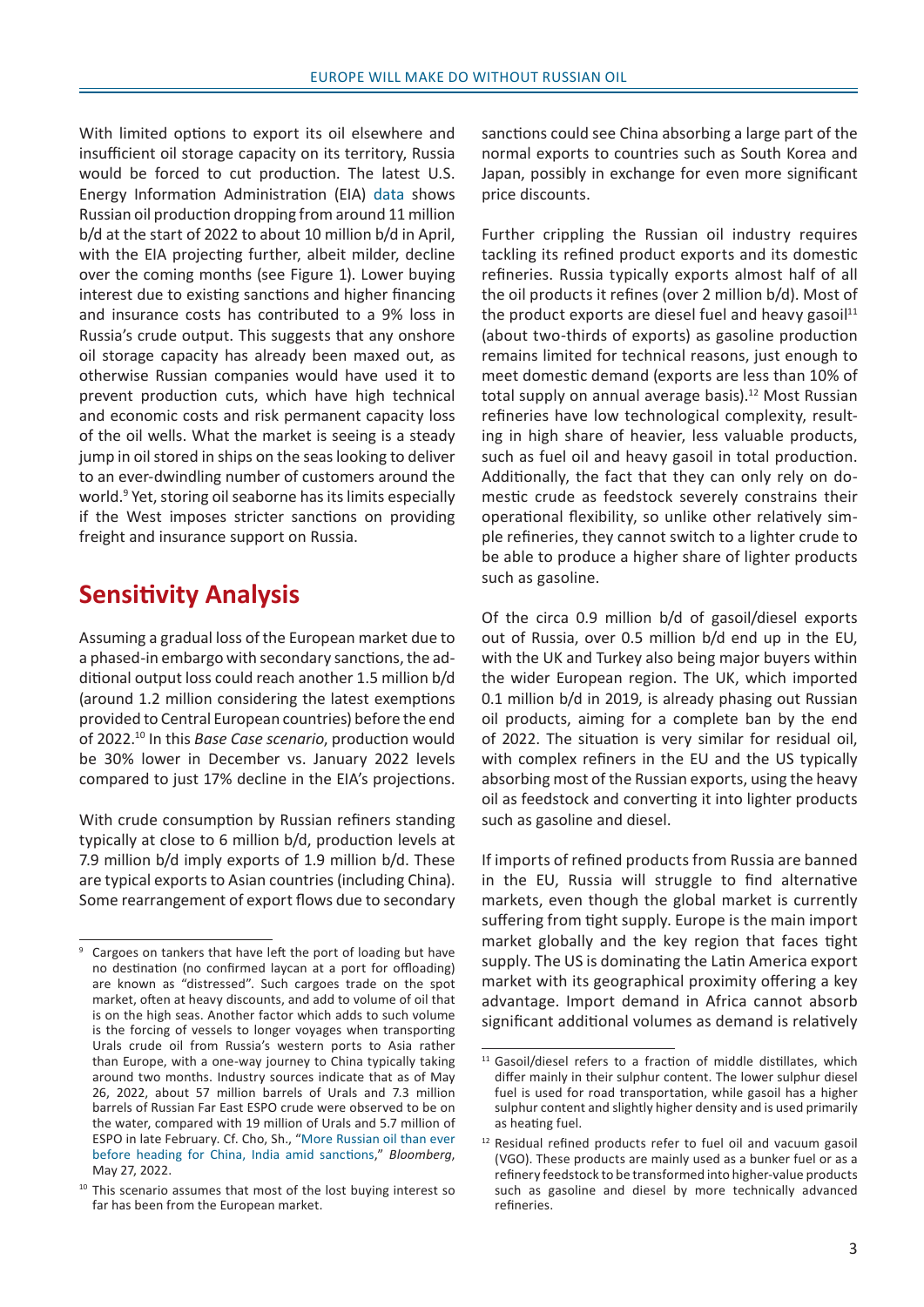

**Figure 1.** *Base Case Scenario***: Russian Petroleum and Other Liquids Production (million barrels per day)**

*Source: CSD based on EIA data.*

small and key countries such as Nigeria rely mainly on crude for product swap deals to supply their domestic market. Meanwhile, Asia and the Middle East are net exporting regions, so they cannot import more Russian products.

This vulnerability can be exploited by cutting off the outlets for other product exports, forcing Russian refiners to significantly reduce their crude processing.

Similar to the situation with crude oil, onshore storage capacity for products in Russia is limited, implying that blocking export outlets will soon lead to a production cut. In turn, a decline in refinery operations will slash domestic demand for crude oil, adding yet another source of pressure on Russian oil output. In addition, lower refinery utilization rates will significantly reduce gasoline supply, leading to price spikes and shortages on the domestic

**Figure 2.** *High Impact scenario***: Russian Petroleum and Other Liquids Production (million barrels per day)** 



*Source: CSD based on EIA data.*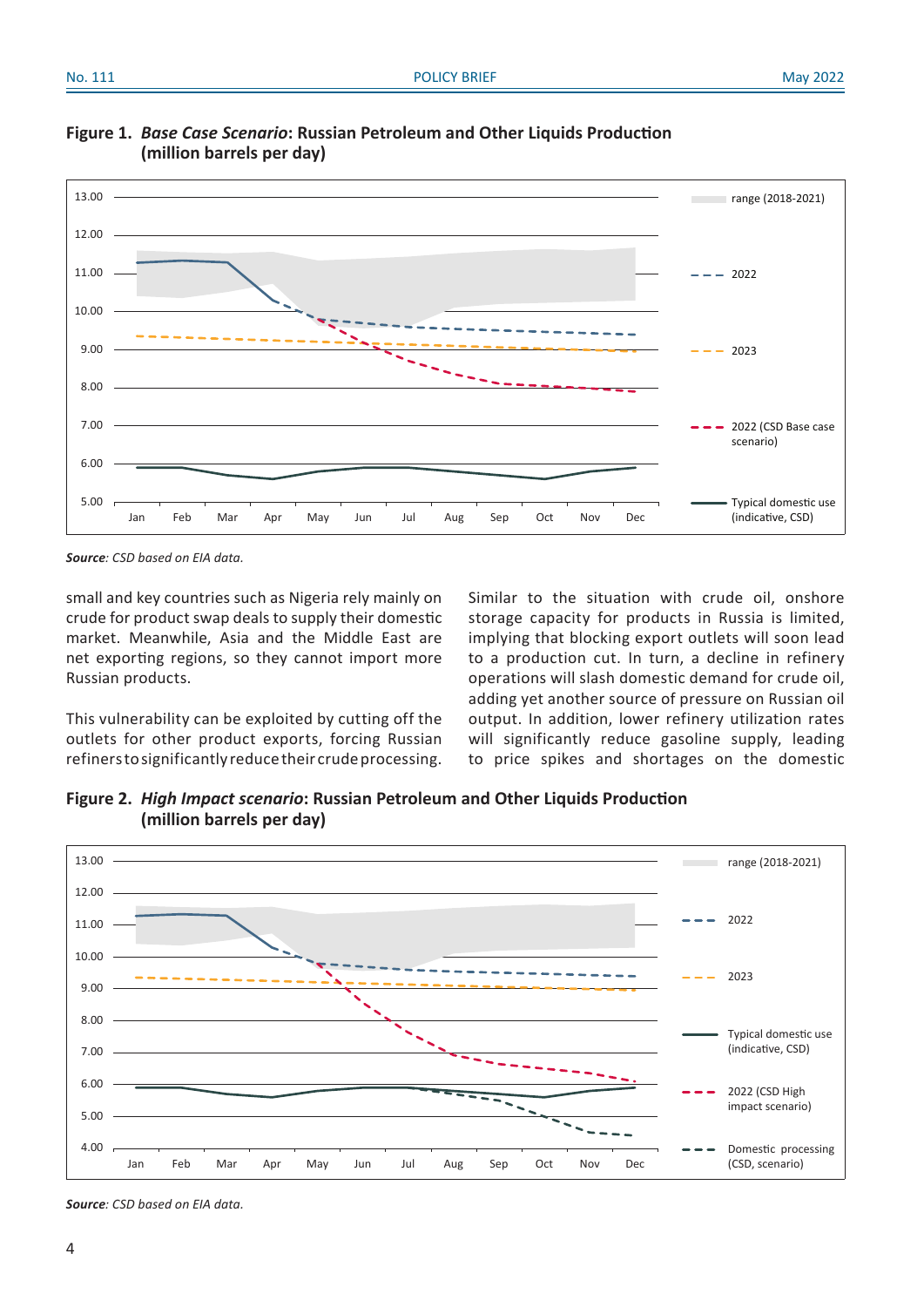market.13 If Russian diesel exports are reduced from the typical 0.9 million b/d to 0.4 million b/d (removing the EU and UK outlets and assuming rearrangement of flows to the tune of 0.1 million b/d), a conservative estimate would see a crude processing cutback of 1.5 million  $b/d$  (26%).<sup>14</sup> Correspondingly, gasoline supply will decrease by at least 23%, assuming some flexibility in maximizing gasoline yields, to just under 0.8 million b/d. This is barely enough to meet Russia's annual average consumption and certainly insufficient to meet peak summer demand of about 1 million b/d.

In a *High Impact scenario*, where Russian crude intake is reduced by 1.5 million b/d and re-routing of crude oil imports to third countries such as China and India is avoided almost completely, Russian crude production could fall to just 6 million b/d (see Figure 2).

# **The networks of influence blocking the embargo**

The EU dragged its feet on imposing an oil embargo against Russia with disastrous consequences for the West's ability to counter the Russian aggression in Ukraine. The six rounds of EU sanctions are undoubtedly without a precedent but they have failed to pressure the Kremlin to stop the war. Russia's trade surplus has kept on growing, and the most lucrative source of funding for the state budget, oil, has suffered only marginally. This has provided Russia with enough resources to continue its war effort.

The oil embargo was painfully delayed by short-term political interests and the local enablers of Russian political and economic influence in Europe. Europe's long-standing *Ostpolitik* has accommodated the Kremlin in developing vast and powerful oligarchic networks<sup>15</sup> that the Russian government leverages to influence the EU's strategic decisions. Central and Eastern European governments, and in particular Hungary, Slovakia, Czechia and Bulgaria, have sought derogations from the common sanctions regime on the basis of misinformation about the ability of refineries in these countries to operate with non-Russian crude or on the premise that there are no supply routes for alternative deliveries. In reality, these processing units are able to source alternative crude supplies and can do so without a significant increase in costs.<sup>16</sup> For Bulgaria, the technological complexity of the national refinery and sea port access make this task relatively simple. At the same time, Central European countries can deliver alternative crude via the Adria pipeline from Croatia and via the Western portions of the Druzhba pipeline system connected to oil terminals on the North and the Baltic Sea.

European oil and gas companies have played a central role in locking national economies in an import dependence vis-à-vis Russia. This dependence is particularly strong in Central and Eastern Europe and in Germany and Finland (see Figure 3). Doing business with Russian companies close to the Kremlin for decades has brought lucrative business deals to European oil companies. The profits of these deals have in many cases been used for direct political support, for example to cut short term energy prices before critical elections. In addition, large shares of such profits have often been transferred and layered in European and other offshore tax havens, obfuscating their final beneficiaries. In turn such political-oligarchic beneficiaries have often become key enablers of the Kremlin's political and economic influence in Europe. As a result, the economic interests of such beneficiaries are now directly exposed to potential sanctions.

A close examination of the refining industry in Europe reveals the main buyers of Russian crude. PKN Orlen, which owns the largest refinery in Poland, but also the Mazeikiai refinery in Lithuania and the Litvinov refinery in the Czech Republic, comes on top with typical Russian crude purchases likely to be close to 450,000 b/d. Finland's Neste is also among the top buyers, as the operator of the only two refineries in the country.<sup>17</sup>

<sup>&</sup>lt;sup>13</sup> Center for the Study of Democracy, "[The Strategic Role of Diesel](https://csd.bg/blog/blogpost/2022/04/05/the-strategic-role-of-diesel-in-countering-the-kremlin-aggression-in-europe/) [in Countering the Kremlin Aggression in Europe](https://csd.bg/blog/blogpost/2022/04/05/the-strategic-role-of-diesel-in-countering-the-kremlin-aggression-in-europe/)," *CSD blog post,*  April 2022.

 $14$  The estimate is based on the assumption that domestic diesel production needs to decrease by 0.5 million b/d. This is achieved by assuming some flexibility in shifting the typical yield of diesel from 29% to 27% of crude intake. This contributes to about 0.1 million b/d of the necessary diesel supply reduction. The remaining 0.4 million b/d reduction is achieved by lowering crude intake.

<sup>15</sup> Conley, H. et al., *[The Kremlin Playbook 2: The Enablers](https://csd.bg/publications/publication/the-kremlin-playbook-2-the-enablers/)*, New York: Rowman & Littlefield, 2019.

<sup>16</sup> Center for the Study of Democracy, *[Can Bulgaria Survive without](https://csd.bg/publications/publication/can-bulgaria-survive-without-russian-oil/)  [Russian Oil?](https://csd.bg/publications/publication/can-bulgaria-survive-without-russian-oil/)*, Sofia: CSD, 2022.

<sup>17</sup> Finland's Neste was one of the first major buyers of Russian crude to announce that it has "mostly replaced Russian crude oil with other crudes". Nevertheless, this statement failed to disclose that in reality only spot purchases (typically representing only a small fraction of a refinery's crude purchases) have been replaced, while Neste still has long-term contracts lasting until the end of the year: Neste Corporation, "[Neste has mostly](https://www.neste.com/releases-and-news/oil-products/neste-has-mostly-replaced-russian-crude-oil-other-crudes)  [replaced Russian crude oil with other crudes](https://www.neste.com/releases-and-news/oil-products/neste-has-mostly-replaced-russian-crude-oil-other-crudes)," official company press release, March 1, 2022. This information was disclosed more than two weeks later: Reuters, "[Neste still has contracts for](https://www.reuters.com/business/energy/neste-still-has-contracts-russian-oil-lasting-until-year-end-executive-2022-03-17/)  [Russian oil lasting until year-end](https://www.reuters.com/business/energy/neste-still-has-contracts-russian-oil-lasting-until-year-end-executive-2022-03-17/) – executive," March 17, 2022.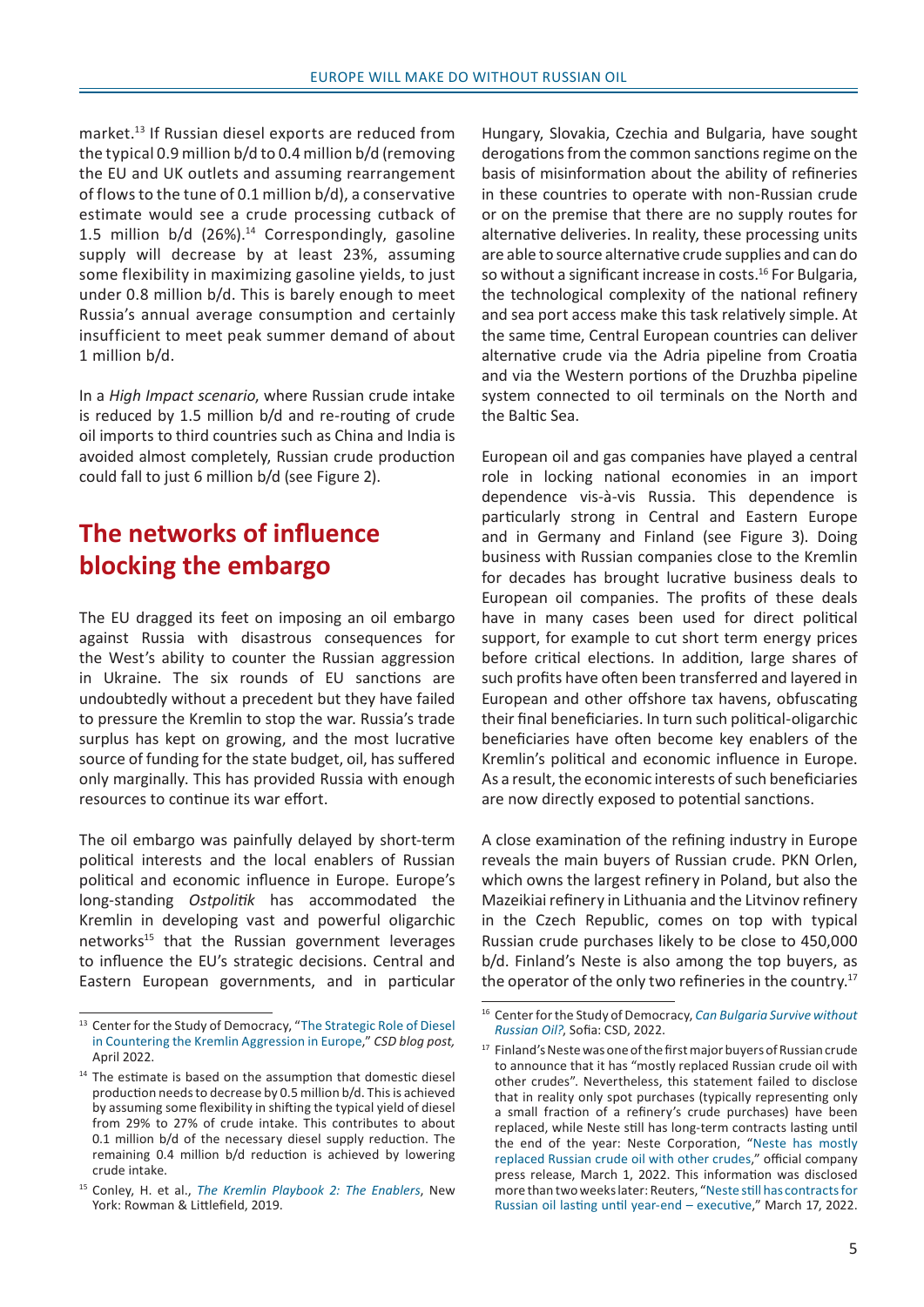

#### **Figure 3. Imports of Russian Crude by European Countries ('000 b/d) and Share in Total Imports**

*Source: CSD calculations based on DG Energy data (2018-2019 average imports).*

Critically, major refineries in Germany are partly owned by Russia's Rosneft,<sup>18</sup> while Lukoil also has a notable presence across Europe (with refineries in Bulgaria, Romania, the Netherlands and Italy).19

The loudly proclaimed voluntary rejection of Russian crude by European oil companies since the start of the war has been primarily the result of the uncertainty about potential sanctions, the difficulties in obtaining financing and insurance, as well as the potential reputational damage from trading with Russia.20 Yet, the reality is that the disruption of Russian crude flows has been limited to the decline in spot-based purchases of cargoes destined for Europe. Meanwhile,

the majority of trade with Russian energy companies is linked to existing long-term contracts and remains intact, contributing to high profits for the buyers of Russian crude at the current crude oil prices.<sup>21</sup>

The continued talk about oil import sanctions has so far only served to support the rise in global crude and oil product prices. Paradoxically, this benefits vertically integrated Russian oil companies that either own or have access to refining capacity in Europe, as they can now tap in the lucrative netbacks resulting from the spread in the price of heavily discounted Russian crude oil and the rising prices of products – and helps to directly put money in the hands of the Russian government. This also benefits the buyers of Russian crude, as they make considerable margins from refining the relatively cheaper Russian crude and selling to an overheated products market. The profitable business of buying Russian crude puts **European refiners and oil traders in a dependency of choice** vis-à-vis Russia. Counting on their voluntary rejection of doing business in Russia would be wishful thinking.

<sup>&</sup>lt;sup>18</sup> In early 2020, Rosneft increased it share in the Bayeroil refinery from 25% to 28.57%. In November 2021 Rosneft increased its share in the PCK (Schwedt) refinery from 54.17% to 91.67%. With its 24% stake in the Miro refinery, these deals made Rosneft the second biggest refiner in Germany by refining capacity, coming second to Shell.

<sup>&</sup>lt;sup>19</sup> Lukoil has full ownership of the Burgas refinery in Bulgaria, the Priolo refinery in Italy, and the Ploiesti refinery in Romania, as well as a 45% share in the Vlissingen refinery in the Netherlands.

<sup>&</sup>lt;sup>20</sup> As a notable example, Shell's purchase of a cargo of Russian crude in early March received very negative media coverage, which led to an official apology from the CEO Ben van Beurden a few days later and a commitment to stop all spot purchases.

<sup>21</sup> Center for the Study of Democracy, *[EU Energy and Climate](https://csd.bg/publications/publication/eu-energy-and-climate-security-strategy-to-counter-the-russian-aggression-in-europe/) [Security Strategy to Counter the Russian Aggression in Europe](https://csd.bg/publications/publication/eu-energy-and-climate-security-strategy-to-counter-the-russian-aggression-in-europe/)*, Policy Brief No. 108, March 2022.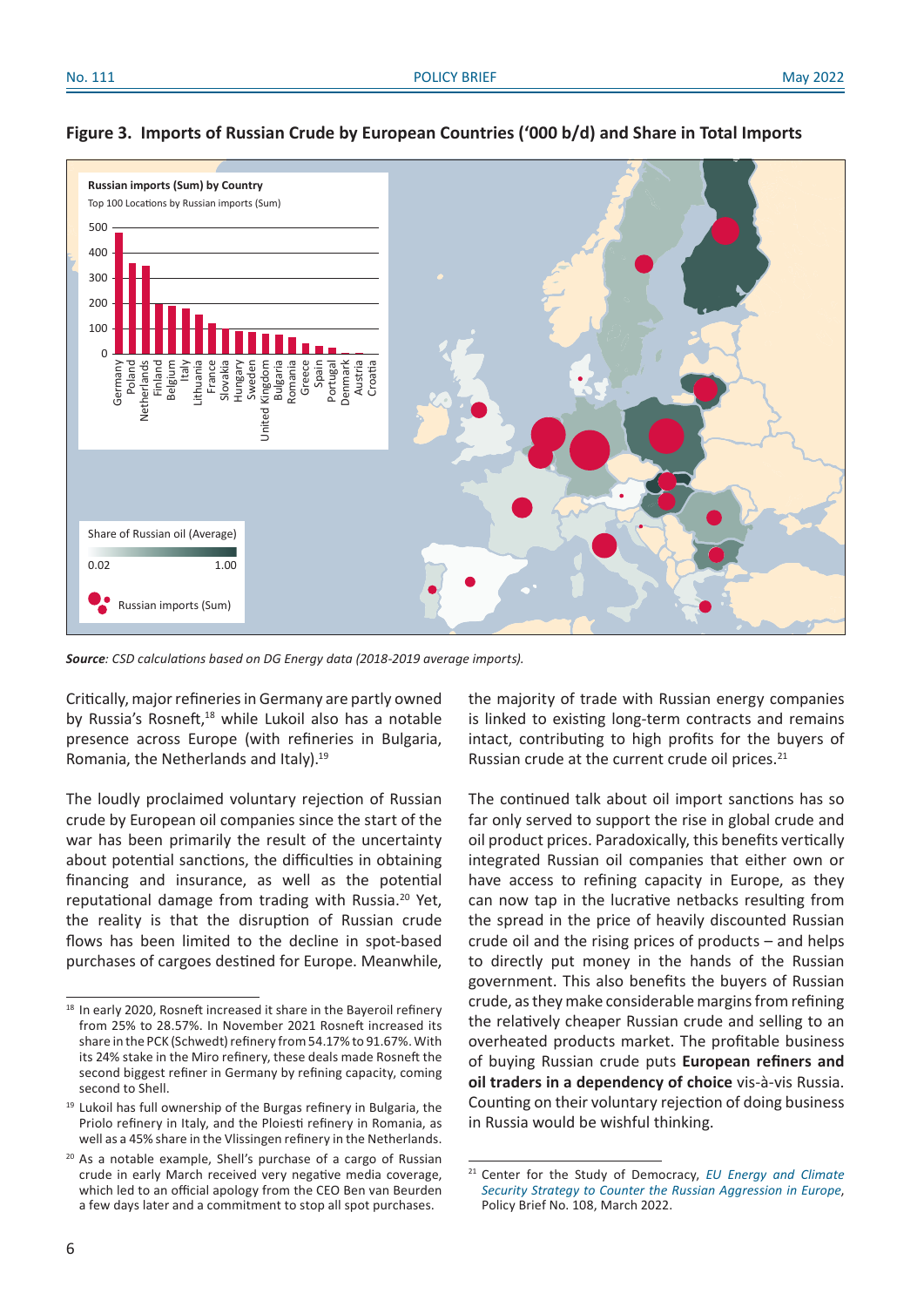# **Europe can survive without Russian oil**

The logistical and pricing considerations that have been used as arguments against the oil embargo have been exaggerated. A close examination of Europe's current dependencies and the global crude and refined product markets clearly shows that Europe can do without Russian oil. Typically, Europe relies on Russian crude oil for over a quarter of its imports, with the share of Russian crude oil in total imports standing at 30% in January 2022 (see Figure 4). The reliance on Russia for the imports of refined products is even stronger, with Russia accounting for over 40% of total oil product imports. For diesel, the reliance on Russian exports stands at 50%.

The *Base Case scenario* for Russian crude production will result in a supply deficit (see Figure 6). Nevertheless, it will be well within the 2018-2021 range and inventories would fall 6% below 2021 levels by December 2022 (13% below 2019 levels), which would be manageable levels for the market.

Higher oil production from OPEC countries could offset the cutback of Russian supply and keep the global market in a surplus. Grabbing some of Russia's share in the European market would be a tempting opportunity for a number of OPEC countries. However, the widening rift between Saudi Arabia and the US may be a geopolitical constraint difficult to overcome. Assuming that the OPEC spare crude oil production capacity, estimated by the EIA at over 3 million b/d as of April 2022, is partially utilized (full utilization is





*Source: CSD based on Eurostat data.*

The challenge of replacing Russian oil has two key elements: 1) securing alternative supply and 2) impact on prices. Neither of the two issues represents an insurmountable challenge for the global oil market. The EIA's current projections for the global oil supply and demand sees OECD commercial oil inventories building over the second half of 2022 due to a consistent supply surplus. The main contributor to the higher surplus is rising US supply (+1.2 million b/d y-o-y by December 2022). OECD commercial oil inventories are expected to surpass 2021 levels already by September (see Figure 5).

technically and politically impossible at the moment $122$ over the coming months, the expected drop in Russian supply under the *Base Case scenario* will be fully offset (see Figure 6). There might even be slightly higher supply surplus over the summer months compared to the EIA's projections, depending on the speed of the ramp up in the OPEC spare capacity (currently assumed to be maximized by July).

<sup>&</sup>lt;sup>22</sup> The higher OPEC spare capacity utilization scenario assumes that the remaining spare capacity decreases to 1.9 million b/d, the median spare capacity over 2018-2019. This would still see OPEC total oil production staying on average 0.4 million b/d below 2018 levels (-1%).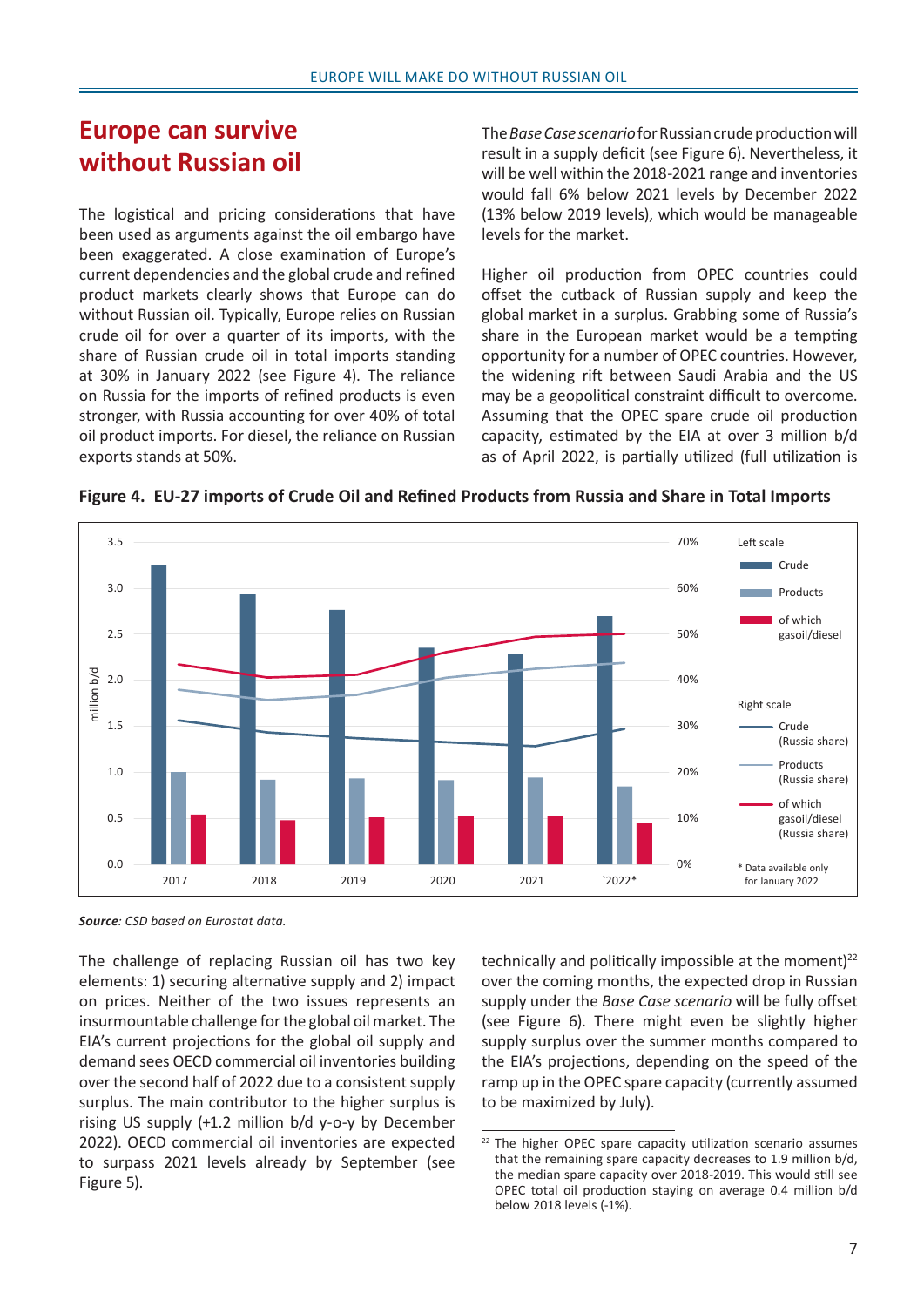

#### **Figure 5. OECD End-of-Period Commercial Crude Oil and Other Liquids Inventories (million barrels)**

*Source: CSD based on EIA data.*

**Figure 6. Global Oil Surplus/Deficit (million b/d)**



*Source: CSD based on EIA data.*

In terms of the typical quality of crude oil used in European refineries, replacing the Russian medium heavy, sour barrels will also not be a significant challenge. The loss of the Russian supply and the higher U.S. oil production will result in making the global crude slate lighter, which means lower availability of heavy fuel oil.<sup>23</sup> As Middle East crude is generally very similar to Russian Urals, potentially higher OPEC

supply would actually offset the change in the global crude slate.

In terms of logistical costs, the impact of replacing Russian crude is also not significant. Typically, refiners source the crude they process from all over the world to maximise their margins. The additional logistical costs linked to the longer distance travelled by crude tankers would be largely offset by the high insurance and financing costs that Russian crude purchases currently require.

<sup>&</sup>lt;sup>23</sup> This will mainly result in making heavier crude slightly cheaper relative to the higher quality light crudes, but would not negatively impact the netback value of the refined products basket due to the higher yield of such light products.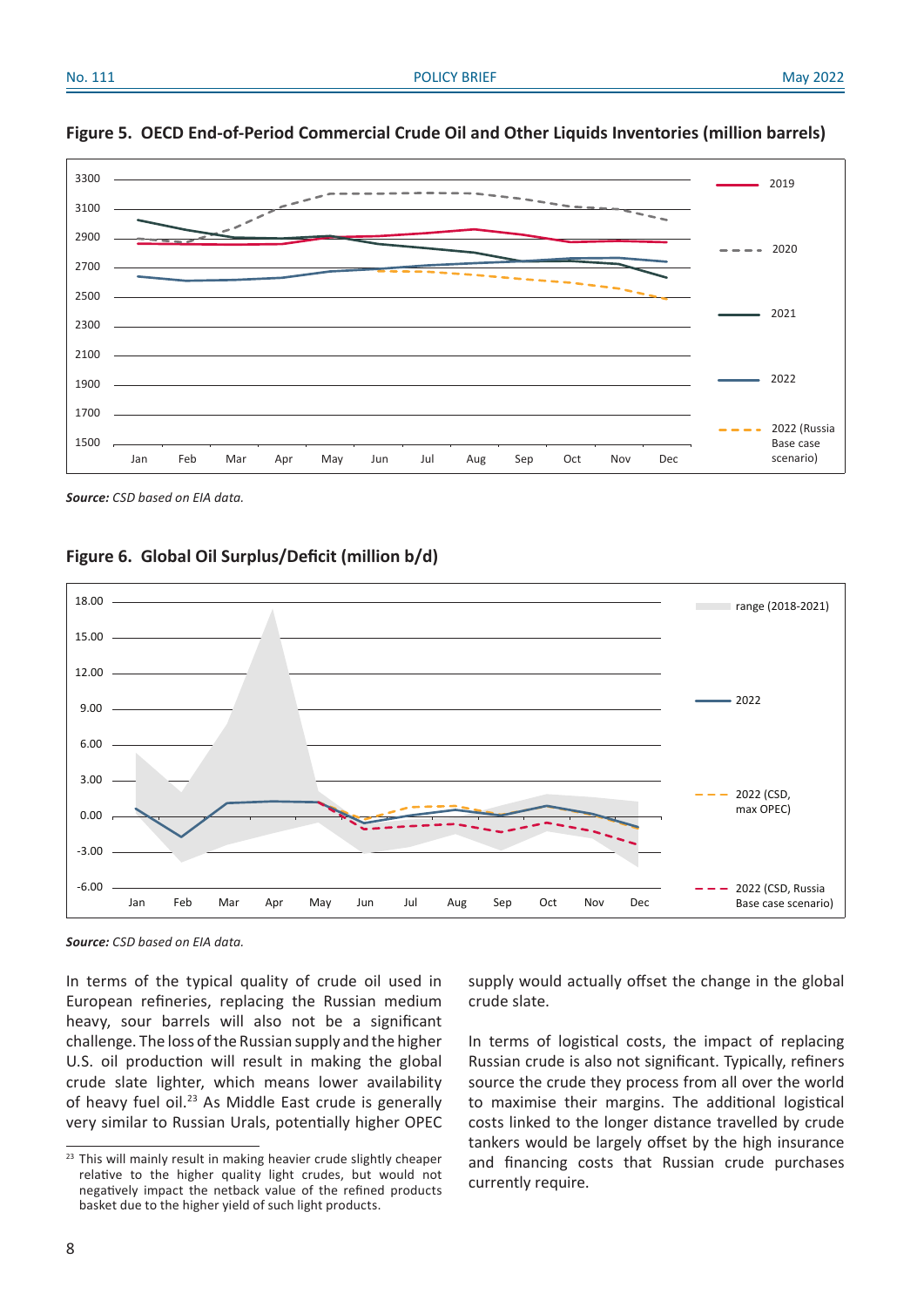The biggest logistical challenge is faced by countries that are landlocked and rely on the Druzhba pipeline to receive Russian crude through Belarus. However, a cut in the supply through the Druzhba pipeline is not without precedent. In 2019, the pipeline suffered a major outage due to the contamination of the oil with organic chlorides. Countries dependent on the Druzhba overcame the unexpected disruption relatively smoothly through a combination of inventory draws and the maximization of alternative supply deliveries. In fact, the Adriatic pipeline from Croatia's Omisalj terminal can supply refineries in Croatia, Hungary, Czech Republic and Slovakia. The pipeline's installed capacity of 400,000 b/d is more than enough to cover their normal operating needs at about 80% utilisation rate. The use of drag-reducing agents could also increase the operational capacity of the pipeline, allowing for even higher utilisation rates. Additionally, the Transalpine pipeline connecting the Trieste port in Italy to Austria, South Germany and the Czech Republic offers further alternative oil supply routes and connecting the Austrian refinery near Vienna and the Slovak refinery near Bratislava requires minimal infrastructure investment due to their geographical proximity.

From a pricing perspective, the risk of an oil embargo is already factored in to a great extent, making further potential price increases minimal. History has shown that on previous occasions such as the threat of US sanctions on Iran in 2017 contributed to a continuous increase in oil prices over that year but then prices dropped by \$12 per barrel (-16%) between the actual announcement in May 2018 and the full entry into force of the ban in November 2018.<sup>24</sup> Currently, the use of discounted Russian crude does not result in lower prices for refined oil products, it translates into higher margins for refiners<sup>25</sup> and  $-$  yes, regretfully  $-$  for the Russian oil companies and the Russian government.

This is because global oil product markets do not depend solely on the price of crude oil and the operational costs of refineries. Product markets have supply-demand fundamentals of their own, which depend on things like the operational rate of refineries, the choice of products, global trade, etc. If several refineries manage to secure cheaper crude, they would see a higher margin (all other things being equal), but the oil product markets will not see different pricing. On the country level, the price for net importers of oil

products are determined by the price of the marginal import barrel. For net exporters, the domestic market price is a netback to the nearest export market. By this market logic, if domestic prices are below the price in the nearest export market (minus the cost to bring the supply to the export market), the domestic producer will prioritise the export market and starve the domestic market.

When it comes to oil product import dependency, the most problematic segment is gasoil/diesel. Close to 60% of all European product imports from Russia is gasoil/diesel. Meanwhile, Russian diesel represents 50% of total European diesel imports. Nevertheless, Russian diesel exports can be replaced by a combination of alternative supplies, higher crude intake (from alternative suppliers), and some demand-side measures including higher use of public transportation, small limitations to the use of cars in large Europe cities, etc. (see Figure 7).

For the past several months, the global diesel market has been very tight, contributing to abnormally high prices. However, the typical spring maintenance period has offered many refiners the possibility to make technological adjustments to maximise their diesel production in response to the attractive pricing.26 These refineries will come back online over the next few weeks and provide a strong boost to global supply. Additionally, two very large new refineries in the Middle East are reportedly ramping up production right now – the 400,000 b/d Jizan refinery in Saudi Arabia and the 600,000 b/d Al-Zour refinery in Kuwait. Together these two plants could add at least 400,000 b/d of diesel supply to the global market, which Europe would happily absorb. With Europe set to attract additional supply from the Middle East and Asia, only minimal adjustment to local production and demand may still be necessary to fully replace Russian exports. Assuming up to 300,000 b/d of diesel come from the Middle East and another 70,000 b/d from Asia, European refiners would have to increase crude processing by 2.6% to add another 120.000 b/d of supply. A demand-side reduction of 50.000 b/d would represent a minimal 0.8% of the region's typical gasoil/ diesel demand. This is roughly the daily demand of less than 5 million passenger cars. $27$ 

<sup>&</sup>lt;sup>24</sup> CSD calculations based on EIA price data for Dated Brent.

<sup>&</sup>lt;sup>25</sup> For example, Shell's [Q1-2022 financial results](https://www.shell.com/investors/results-and-reporting/quarterly-results/2022/q1-2022.html) show EBITDA in the Chemicals & Products segment tripling y-o-y.

<sup>&</sup>lt;sup>26</sup> The global refinery system was forced to adjust to minimize diesel and jet fuel production due to COVID-19 oversupply over 2020 and H1-2021. These efforts take several months to reverse are likely to start materializing over H2-2022.

<sup>&</sup>lt;sup>27</sup> CSD calculation based on the assumption of average daily mileage of 45 kilometers and 3.9 liters fuel consumption per 100 kilometers.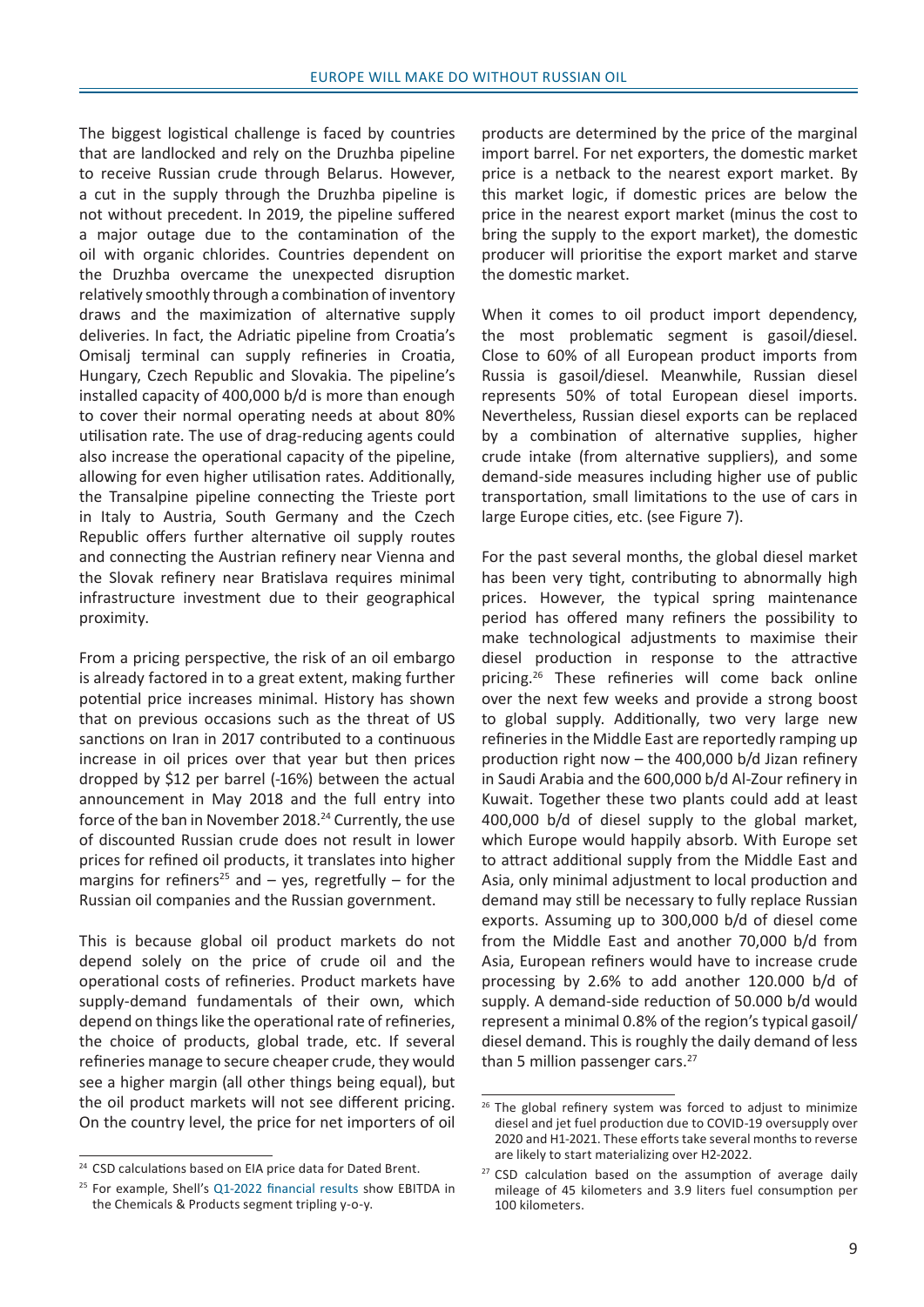

#### **Figure 7. European Diesel Imports from Russia: Reduction Pathways ('000 b/d)**

*Source: CSD based on Eurostat data.*

## **Survival Is Not Enough**

The EU collectively and many member-states individually have decided to cut down and eventually end their economic dependence on Russia. However, the initial determination of EU countries to counter the Russian economic and political influence in Europe and reduce the Kremlin's capacity and war chest to wage the war in Ukraine has lost steam. The current sanctions are incapable of pressuring the Kremlin into re-thinking its aggressive foreign policy. A ban on Russian oil imports will deliver a strategic blow to the Russian economy, as the sanctions will remove the Kremlin's main source of tax revenues, supporting the Kremlin war-machine. In addition, the oil embargo is a crucial step towards the strengthening of Europe's energy security. The EU should eliminate its dependence on Russian fossil fuels and on the oligarchic networks that thrive on this longstanding relationship.

To effectively phase out Russian oil from the European market, the EU and member states can take the following key policy measures:

- Impose a EU-wide full embargo on Russian crude oil and refined products with a short phase-in period of no more than 6 months.
- Increase cooperation with non-European allies including the U.S., UK, Australia, New Zealand, Japan, South Korea and India to introduce Iranstyle secondary sanctions that will minimise the

possibility for re-routing of Russian sales to non-European markets.

- Deny any special derogations from the sanctions' regime to prevent evasion loopholes and to ensure strict monitoring, including of ship-tracking data to detect the potential use of third-party intermediaries disguising the origin of the transported oil.
- Develop a targeted information campaign both on national and EU level to prevent panic buying from end-users that clearly explains the availability of alternative supplies and that existing strategic inventories are enough to cover 90 days of normal consumption in the event of a complete disruption of all oil supplies.
- Strengthen strategic communication efforts to debunk misinformation from Kremlin enablers that national oil industries, cannot operate normally without Russian oil.
- Provide targeted financial support to vulnerable consumers to reduce the burden on household budgets from high fuel prices in combination with incentives for wider use of the public transportation system.
- Create investment screening mechanisms to prevent strategic acquisitions in the energy sector facilitated by state and private Russian companies or by Russia-led oligarchic networks. In the oil